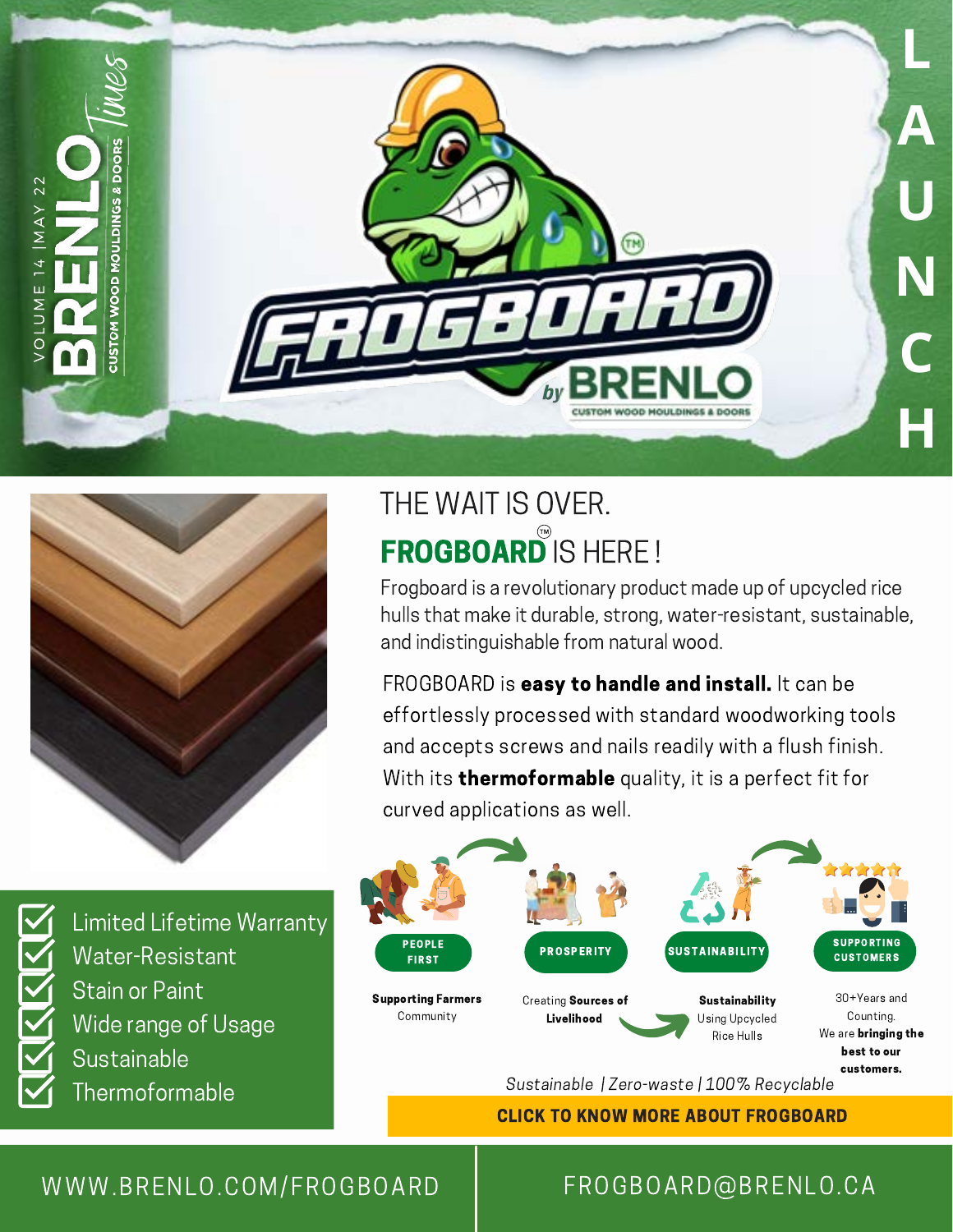

## WOOD ALTERNATIVE



# Stain or Paint it

Limited Lifetime Warranty

Click to know more about BRENLO



## Water-Resistant donated to protect local Machinable



A percentage of FROGBOARD sales will be donated to protect local Frog habitats.



## **Thermoformable**

EMAIL US TODAY - FROGBOARD@BRENLO.CA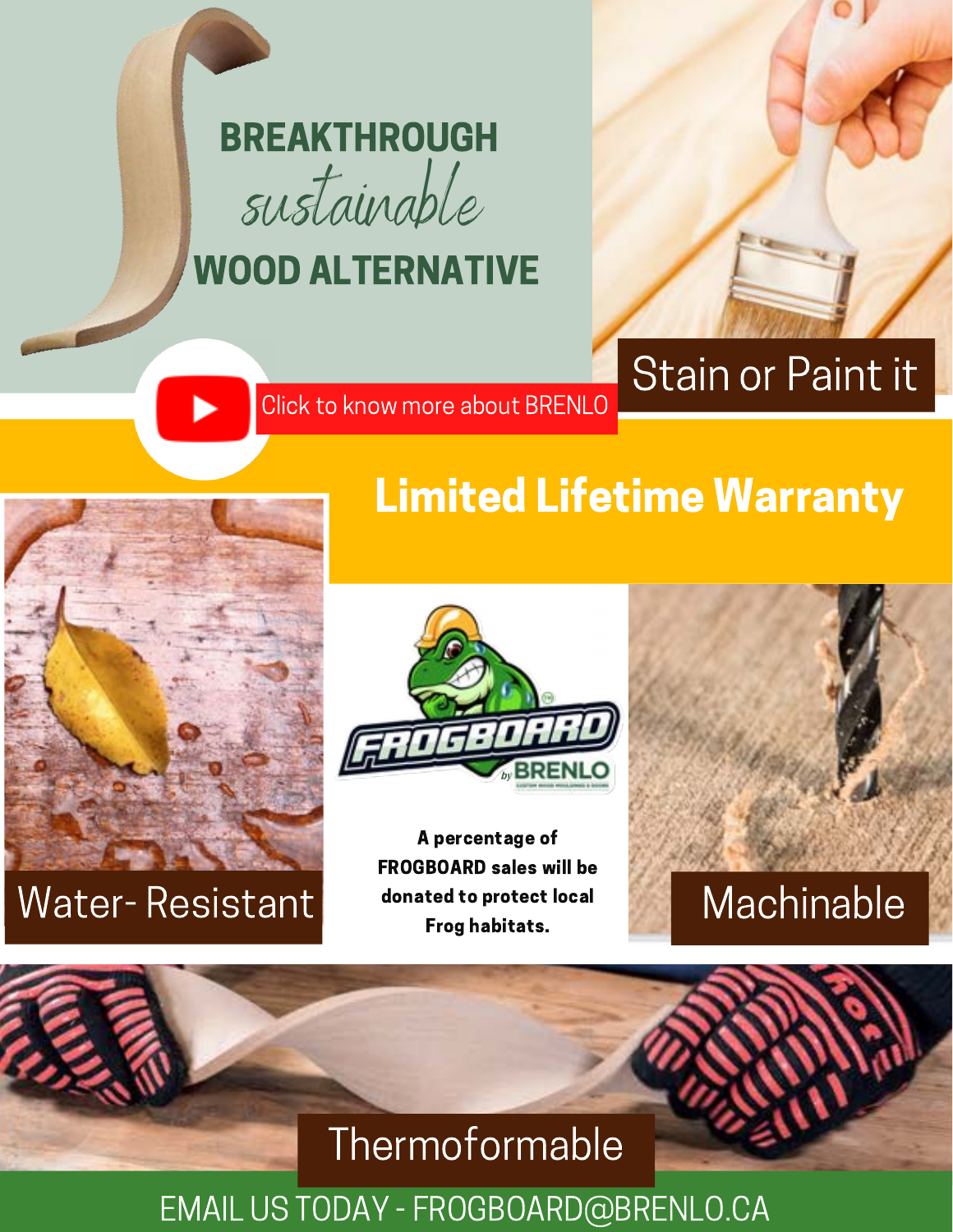

m2contracting



**FOLLOW** 



iamjustinbock

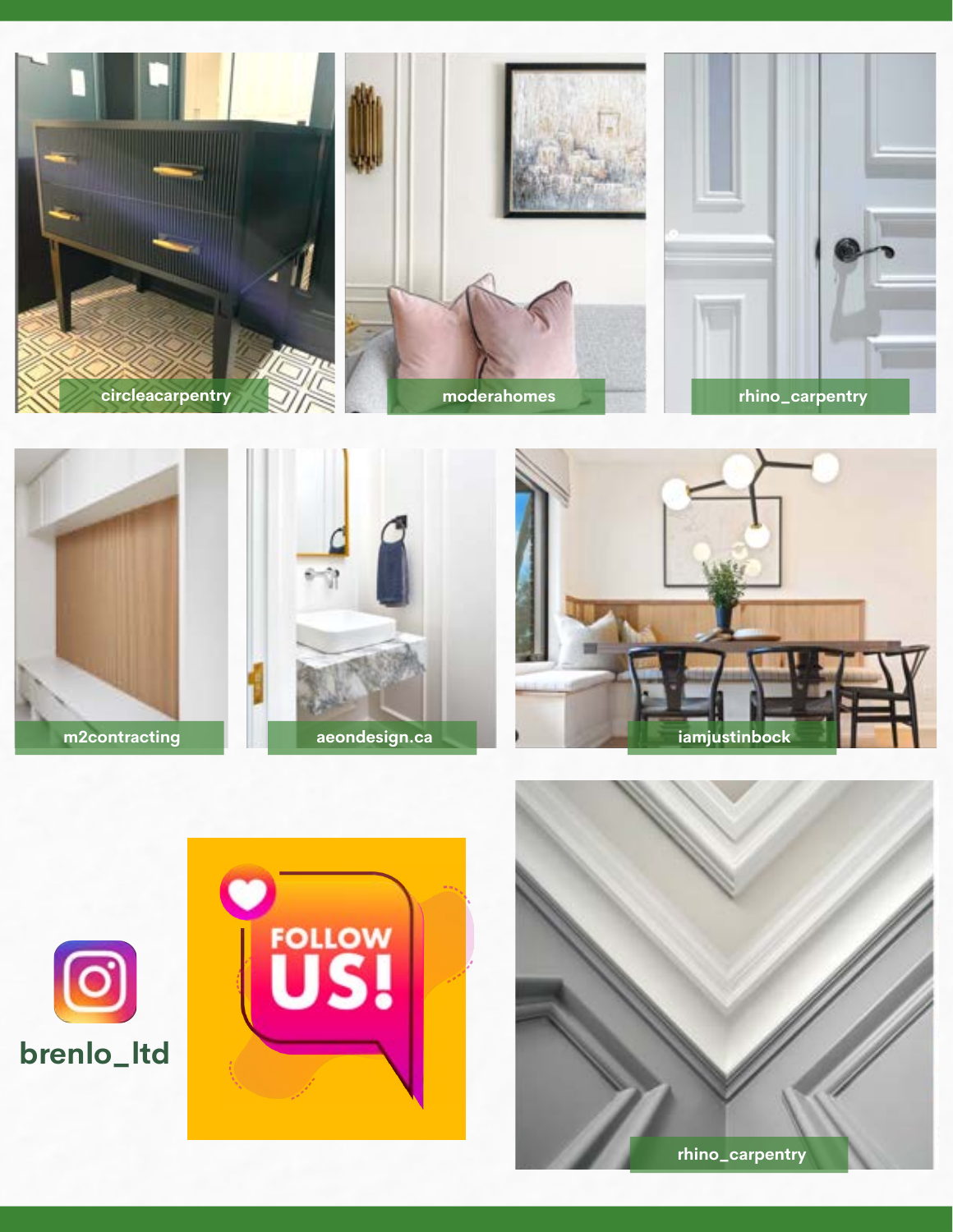**Chris Lindo** is working with Brenlo for the last 20 years, and he has been part of our fantastic growth journey ever since.

In the beginning, he contributed to Brenlo's assembly line. Today, he is one of the critical members of our custom shop. He specializes in trending vertical arches and helps us create incredible curved crown mouldings, backbands, panel molding, and more.

He is a quality fanatic who continues to check and ensure that every product he creates, meets Brenlo quality and standards.

One thing that keeps him lively is his little daughter's smile.

Our manufacturing ability is our foundation, and we appreciate the pillars like him who keep our foundation strong. We value him for his dependability, reliability, and responsibility.

#### **FUN FACT**

Chris is fond of 'fly fishing' and enjoys playing guitar.



Start by doing what is necessary, then what is possible, and suddenly you are doing the impossible.



### **CHRIS LINDO**

### **EMPLOYEE FEATURE**

#### INTERNAL NEWS



Our team always keeps an upper hand in terms of latest trends and advancements.

We attended the recently held **IDS Toronto 2022** and apprised ourselves and the team with new product lines and the latest market trends.



Brenlo makes sustainable choices within the facility and makes our customers aware of our sustainable product offerings.

Brenlo Ltd is FSC Certified and takes several steps to contribute to our ecosystem.